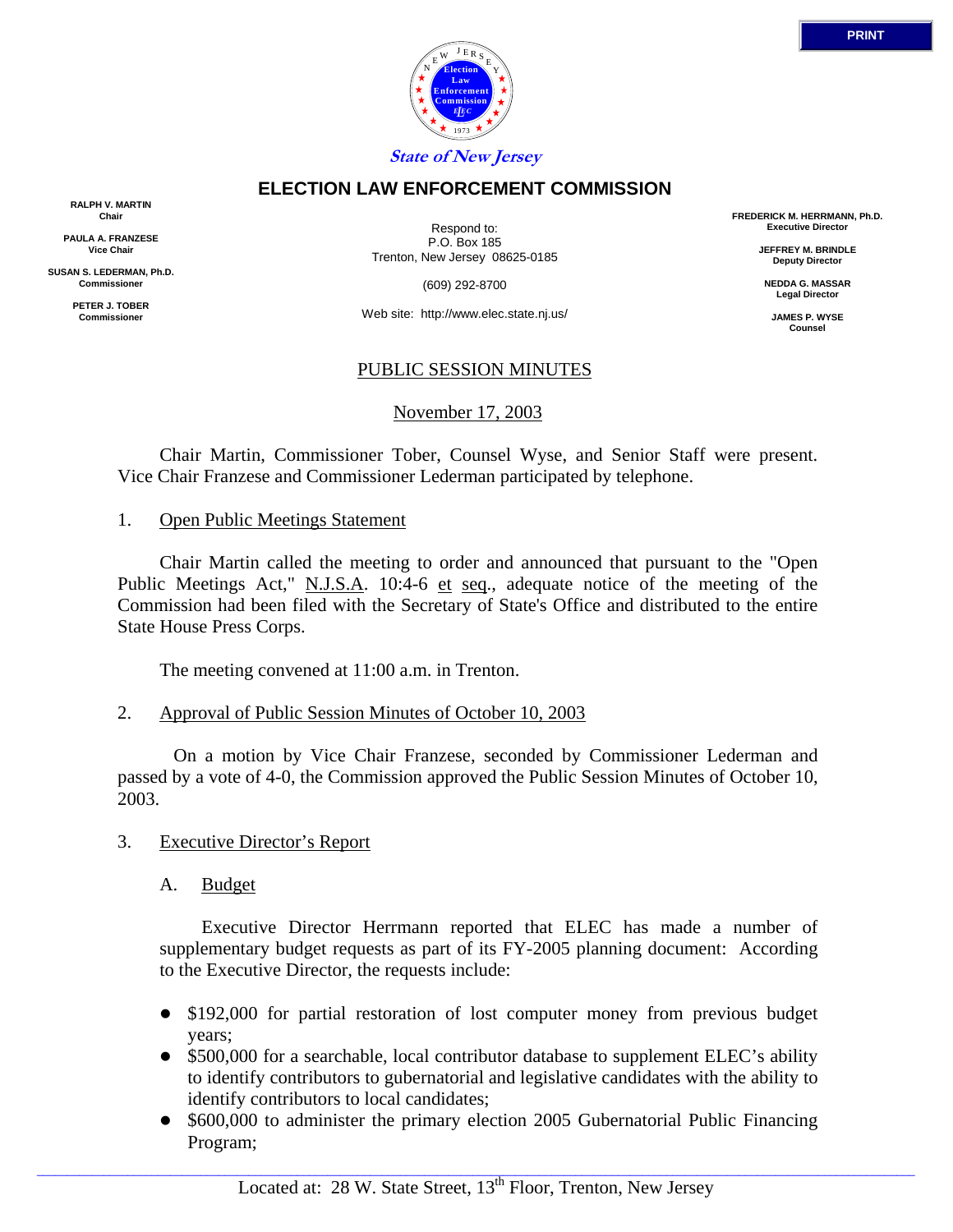# Public Session Minutes November 17, 2003 Page 2

- \$95,000 to advertise the 2005 gubernatorial primary election debates; and,
- \$9.77 million in gubernatorial public matching funds for primary 2005 candidates.

# B. Staff Activities

 Executive Director Herrmann noted that Director of Compliance and Information Evelyn Ford, Director of Systems Administration Carol Neiman, and their staffs have once again done an outstanding job of getting pre-election disclosure information to the media and public.

 At this juncture, the Executive Director showed the Commissioners a sample of the computerized data that was released and explained how it could be used by both reporters and citizens. Executive Director Herrmann also mentioned that reporters from New Jersey Network, the Star-Ledger, and The New York Times; a leader of a major good government organization; and even an attorney from Texas had great praise for ELEC's computerized disclosure efforts.

 Executive Director Herrmann advised the Commission that COGEL has posted his remarks at the annual conference's first timers session on its web site with other conference materials. He mentioned that the talk presented an outline of COGEL's mission, structure, and activities. The Executive Director said that ELEC has been asked again to participate in Rutgers University's capital city internship program and that he will lecture on New Jersey's campaign finance and lobbying disclosure systems. According to the Executive Director, a student intern will work at the Commission during the Spring 2004 semester.

 Executive Director Herrmann informed the Commission that on October 15, 2003, he was interviewed by New Jersey Network State House Correspondent Jim Hooker on spending in the 2003 general election. In the lead story on the nightly news, Herrmann reviewed the data from the 29-day reports and remarked that this year's election would be the most expensive in State history. The Executive Director added that one month before the election over \$20 million dollars has already been raised and over \$10 million had already been spent. Executive Director Herrmann said that he explained that a combination of inflation, the lack of a gubernatorial contest, the expanded use of expensive New York City/Philadelphia T.V., and the nearly equally divided control of the Legislature have contributed to the increased spending in this year's election.

### C. Future Meeting Schedule

 $\bullet$  December 10, 2003, 11:00 a.m. in Trenton.

 On a motion by Commissioner Lederman, seconded by Commissioner Tober and passed by a vote of 4-0, the Commission approved the 2004 Commission Meeting Schedule.